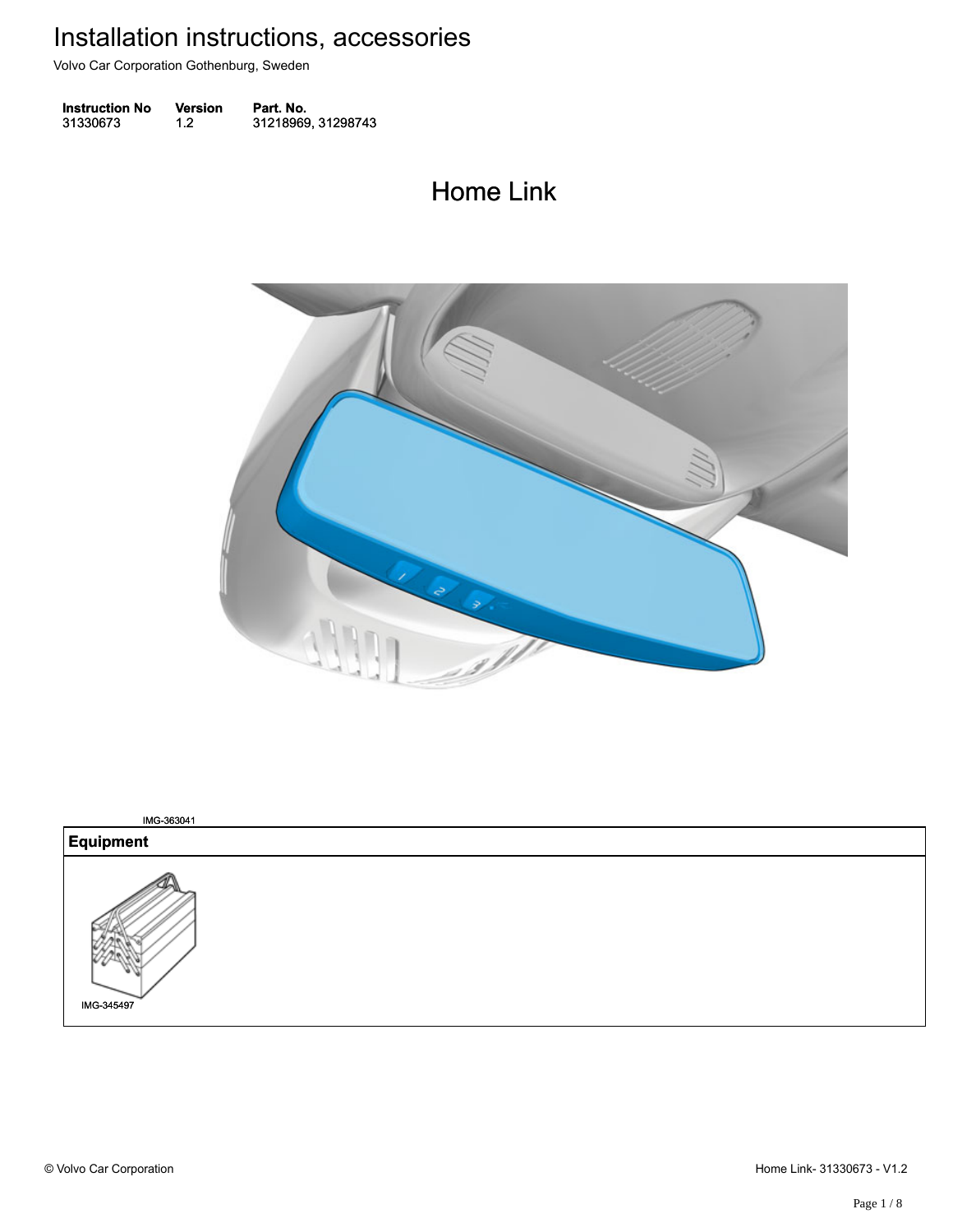Volvo Car Corporation Gothenburg, Sweden



IMG-363046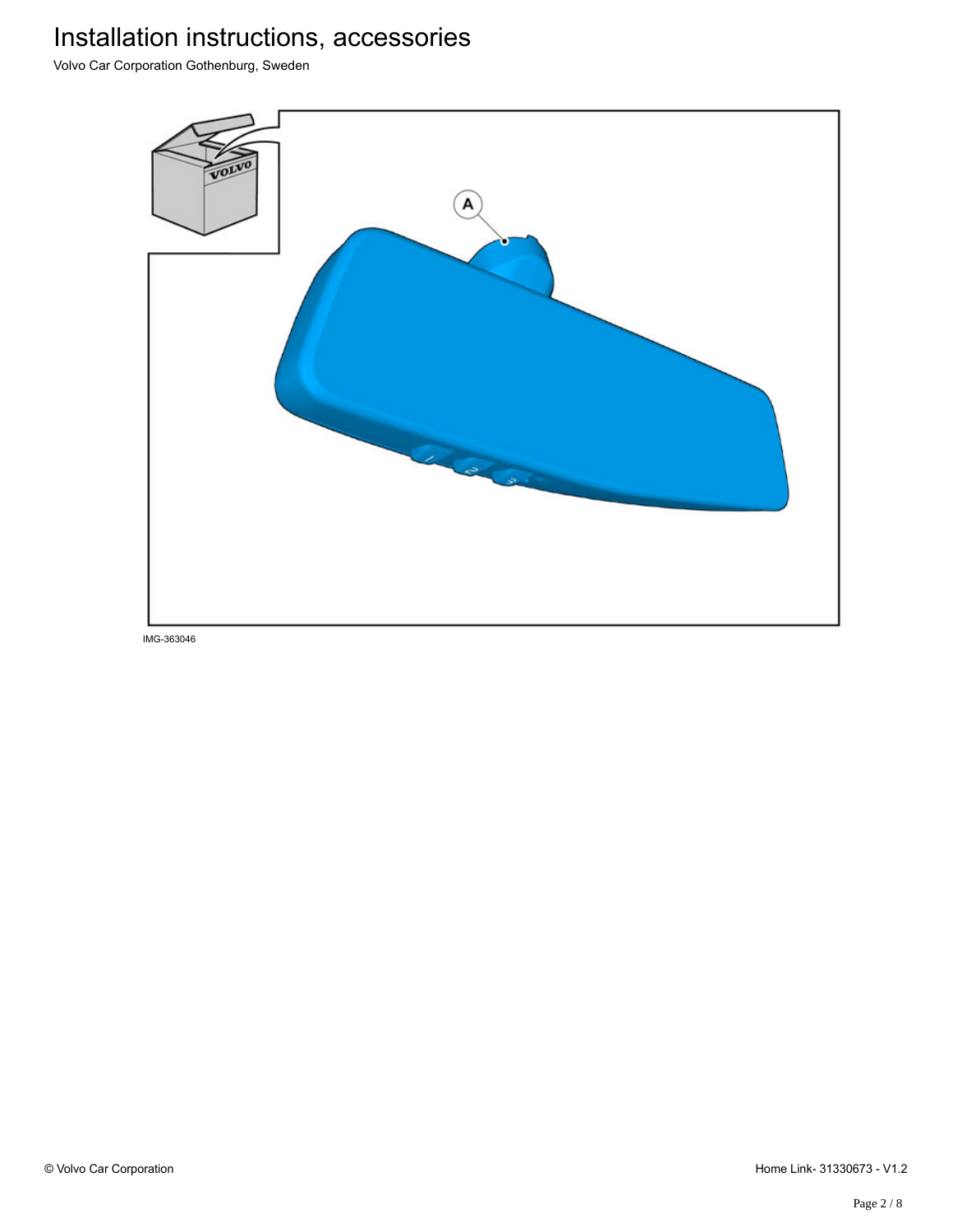Volvo Car Corporation Gothenburg, Sweden

|                | Information                                                                                                                                                        |
|----------------|--------------------------------------------------------------------------------------------------------------------------------------------------------------------|
| -1             | Read through all of the instructions before starting installation.                                                                                                 |
|                | Notifications and warning texts are for your safety and to<br>minimise the risk of something breaking during installation.                                         |
|                | Ensure that all tools stated in the instructions are available<br>before starting installation.                                                                    |
|                | Certain steps in the instructions are only presented in the form of<br>images. Explanatory text is also given for more complicated<br>steps.                       |
|                | In the event of any problems with the instructions or the<br>accessory, contact your local Volvo dealer.                                                           |
|                | <b>Color symbols</b>                                                                                                                                               |
| $\overline{2}$ |                                                                                                                                                                    |
| 3              | Note!<br>This colour chart displays (in colour print and electronic<br>version) the importance of the different colours used in the<br>images of the method steps. |
|                | 1. Used for focused component, the component with<br>which you will do something.                                                                                  |
| 2<br>4         | 2. Used as extra colors when you need to show or<br>differentiate additional parts.                                                                                |
|                | 3. Used for attachments that are to be removed/installed.<br>May be screws, clips, connectors, etc.                                                                |
|                | 4. Used when the component is not fully removed from<br>the vehicle but only hung to the side.                                                                     |
|                | 5. Used for standard tools and special tools.                                                                                                                      |
| IMG-363036     | 6. Used as background color for vehicle components.                                                                                                                |
|                | Removal                                                                                                                                                            |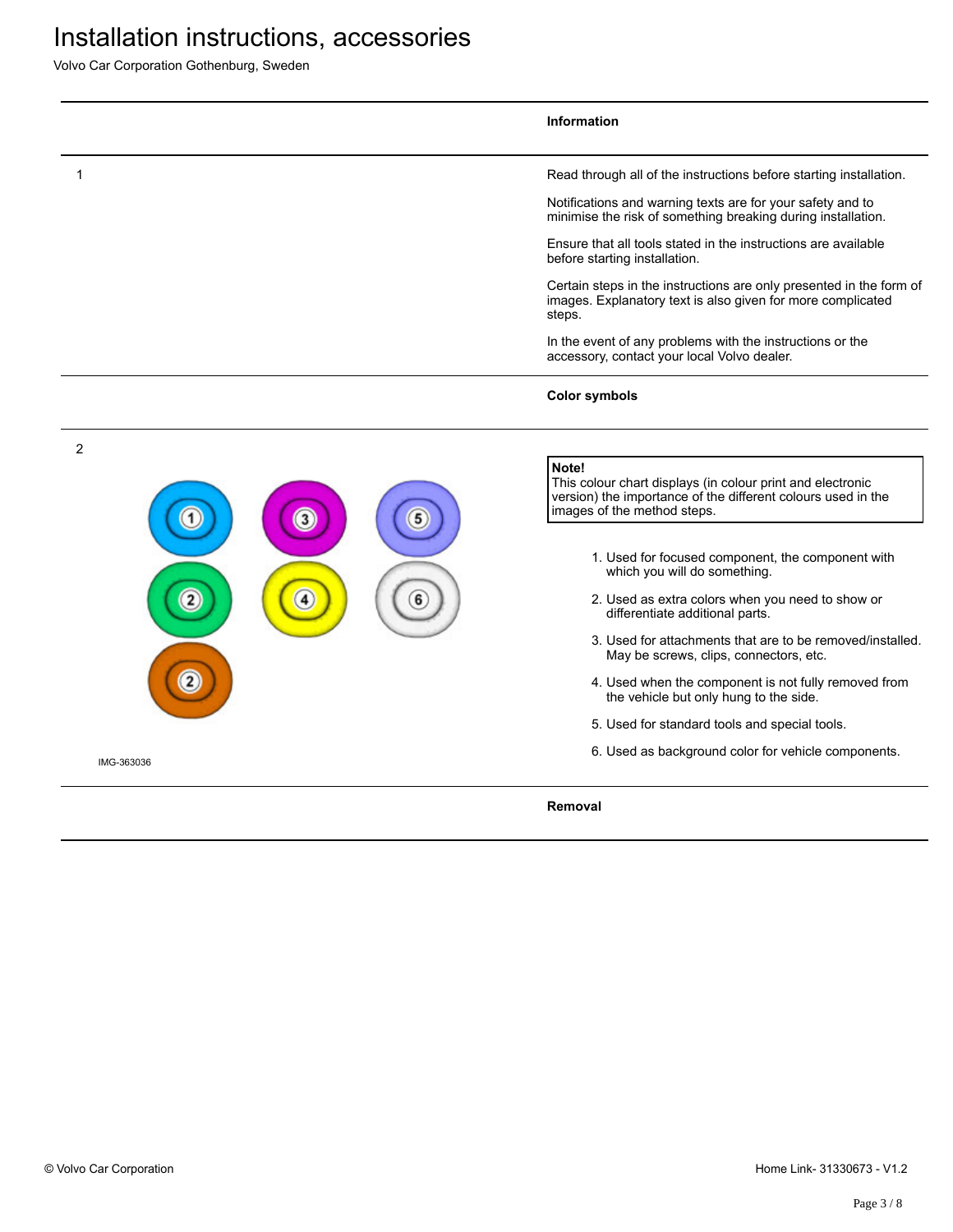Volvo Car Corporation Gothenburg, Sweden

Set the ignition key to position 0.



IMG-332193



IMG-338613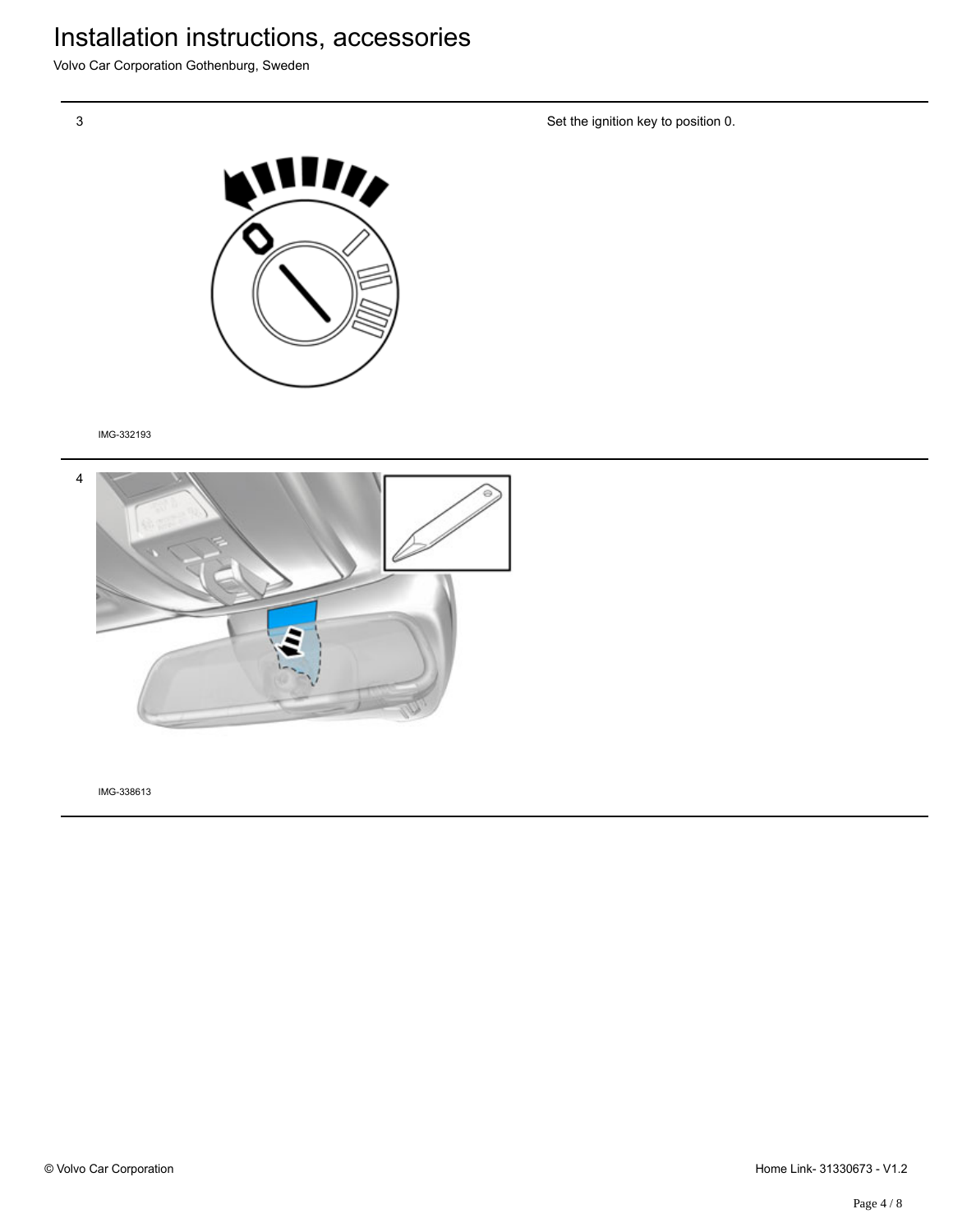Volvo Car Corporation Gothenburg, Sweden



Remove the part carefully

### **Vehicles with manual dimming interior mirror**



Locate the pre-routed connector.

Disconnect the connector.

IMG-363086

#### **Vehicles with auto-dimming interior mirror**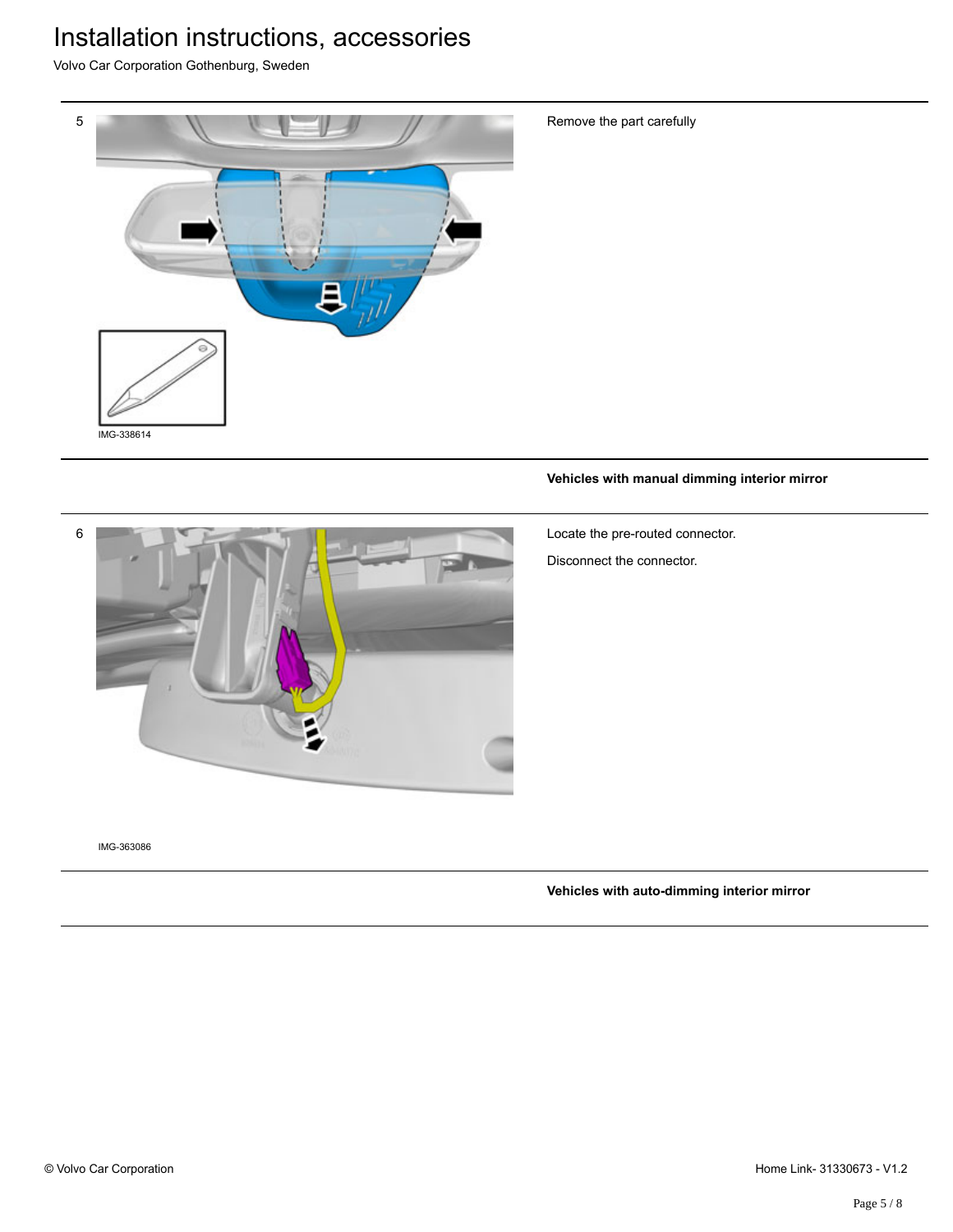Volvo Car Corporation Gothenburg, Sweden



Disconnect the connector.

**All vehicles**



**Accessory installation**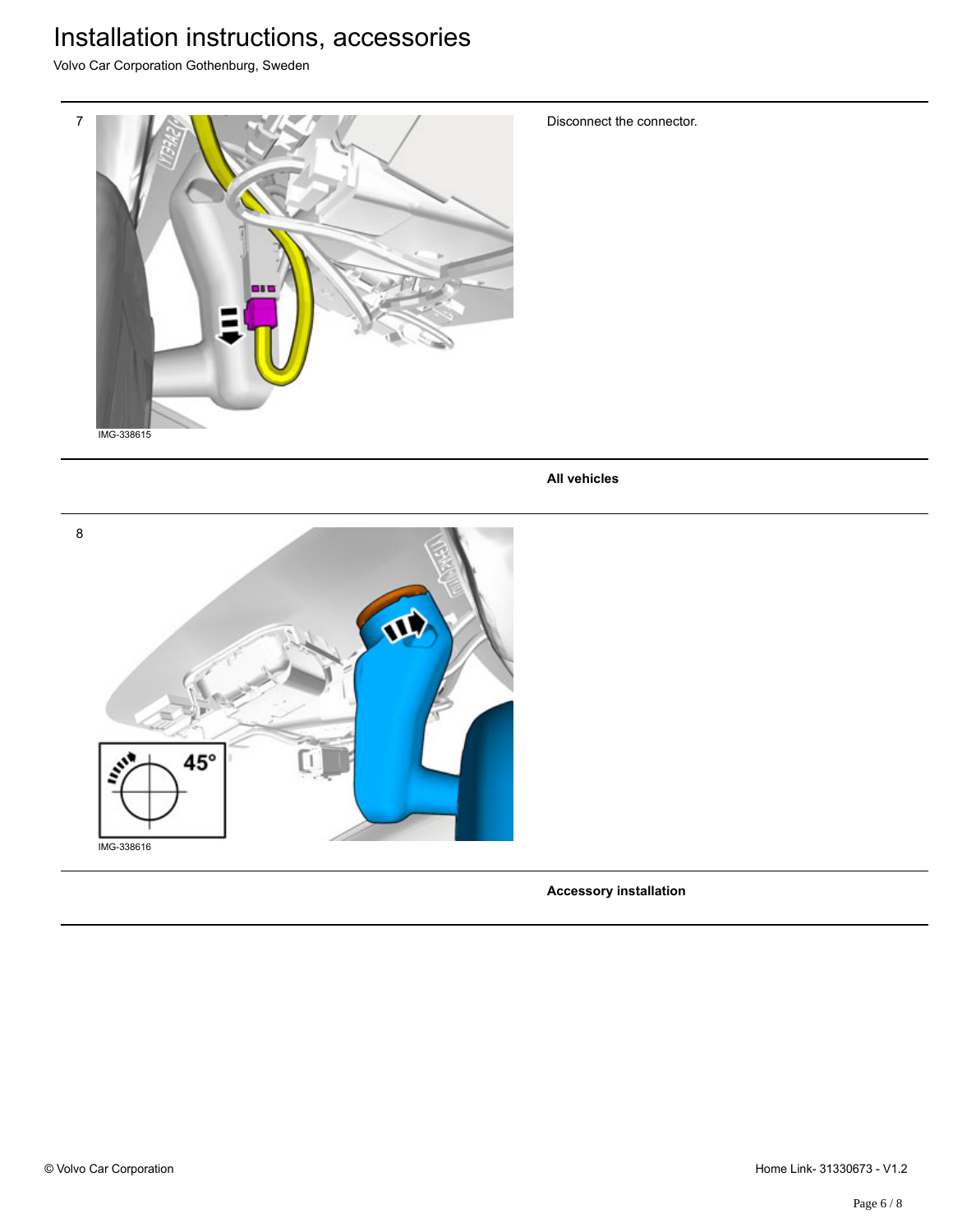Volvo Car Corporation Gothenburg, Sweden



10